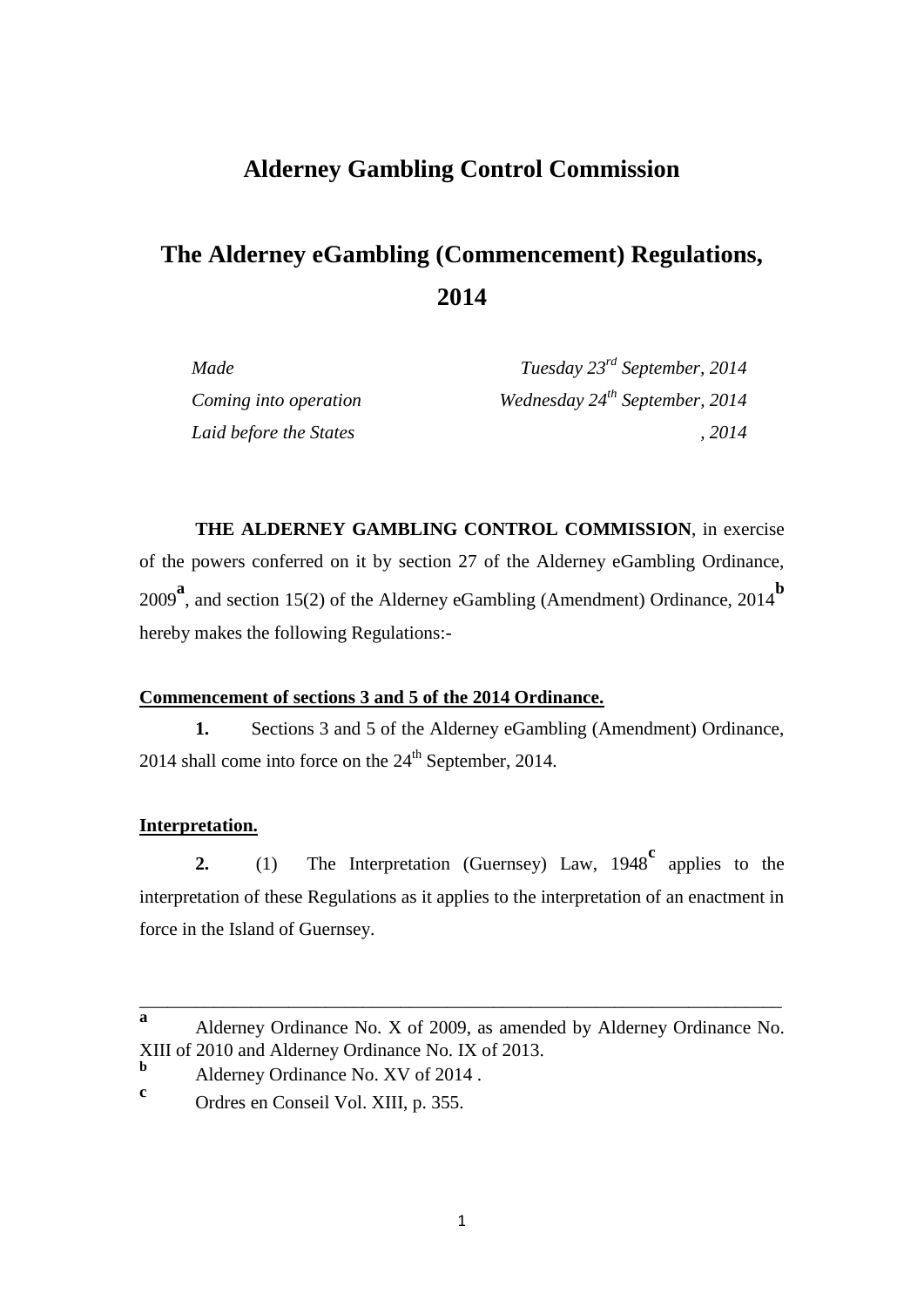(2) Any reference in these Regulations to an enactment is a reference thereto as from time to time amended, re-enacted (with or without modification), extended or applied.

#### **Citation and commencement.**

**3.** These Regulations may be cited as the Alderney eGambling (Commencement) Regulations, 2014 and shall come into force on the  $24<sup>th</sup>$  September, 2014.

Dated this  $23<sup>rd</sup>$  day of September, 2014.

..............................................................................................

JEREMY THOMPSON

Commissioner of the Alderney Gambling Control Commission for and on behalf of the Commission.